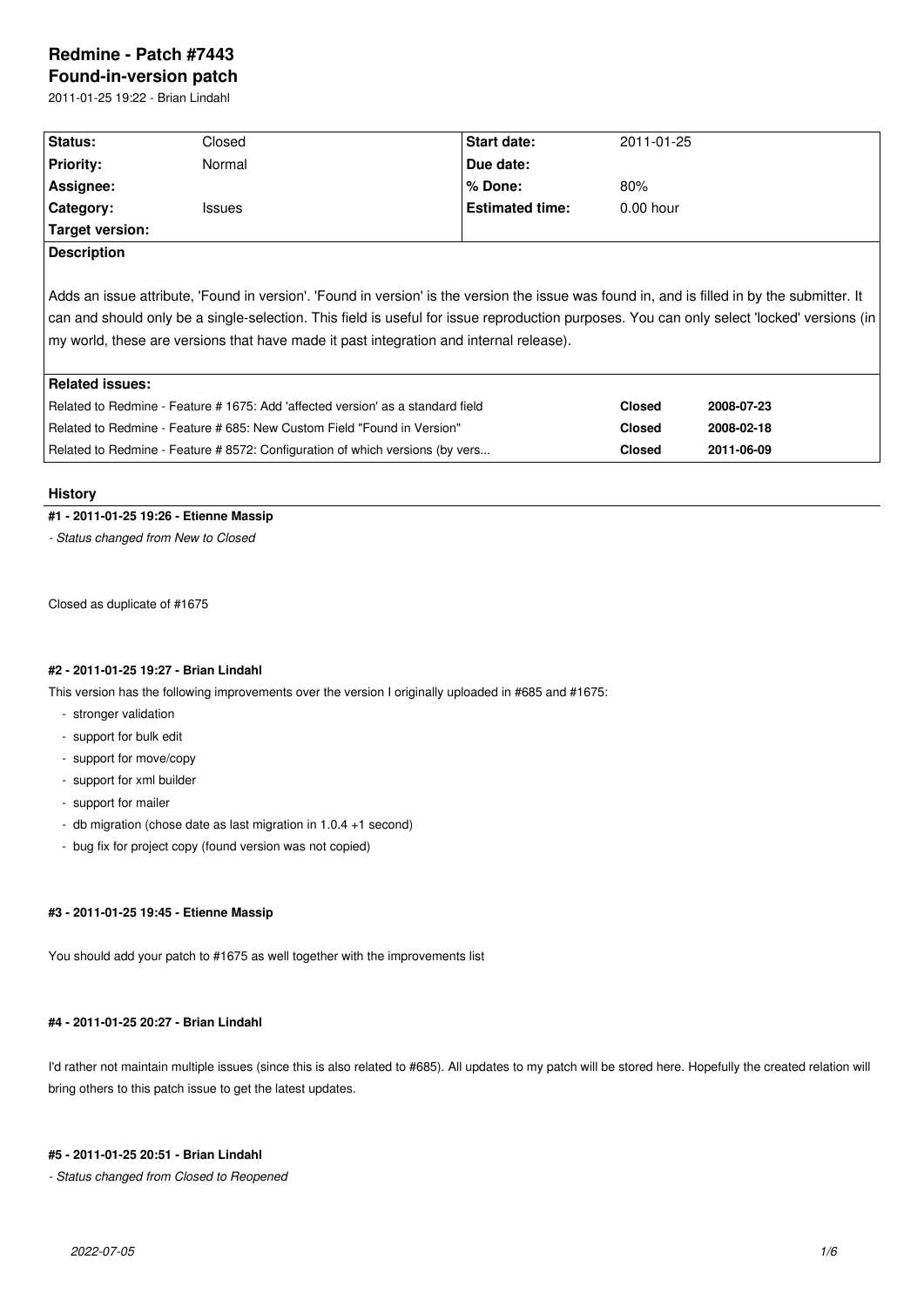Also, shouldn't the patch issue only be closed when it gets brought in into the trunk, or that the maintainer of the patch is no longer supporting it?

#### **#6 - 2011-01-26 22:09 - Brian Lindahl**

*- File found-version-1.1.0.patch added*

patch migrated to Redmine 1.1.0

### **#7 - 2011-01-26 22:18 - Brian Lindahl**

*- File collision-1.1.0.patch added*

Use this patch file to fix-up collisions when using this found-version patch with my other patches (#7444, #7445, #7446, #7447).

# **#8 - 2011-01-30 17:21 - Anonymous**

Unfortunately, after applying the "found-version-1.1.0" patch to the Redmine 1.1.0 sorting and grouping by "target\_version" field in issue list stops working.

# **#9 - 2011-01-31 17:29 - Brian Lindahl**

*- File ss.JPG added*

Can you take a screenshot? Sorting/grouping by target\_version works just fine for me - maybe try clearing your cache?

### **#10 - 2011-01-31 20:37 - Anonymous**

*- File ss2.mht added*

The reason is most likely in wrong database migration that I have made. I executed SQL-command "ALTER TABLE issues ADD COLUMN found\_version\_id integer". I didn't found how to perform database migration correctly.

# **#11 - 2011-01-31 21:47 - Brian Lindahl**

*- File found-version-1.1.0.patch added*

Your SQL-command looks correct for the database migration (the only thing left out was the adding the index - this shouldn't affect anything, as far as I know?).

When I upgraded the patch to support Redmine 1.1.0, it looks like the database migration code (for rake db:migrate) was accidentally left out. I've attached a new 1.1.0 patch that includes the database migration file. Again, the db migration file is set to +1 second after the last database migration in Redmine 1.1.0.

### **#12 - 2011-02-11 01:17 - Brian Lindahl**

*- File found-version-1.1.0.patch added*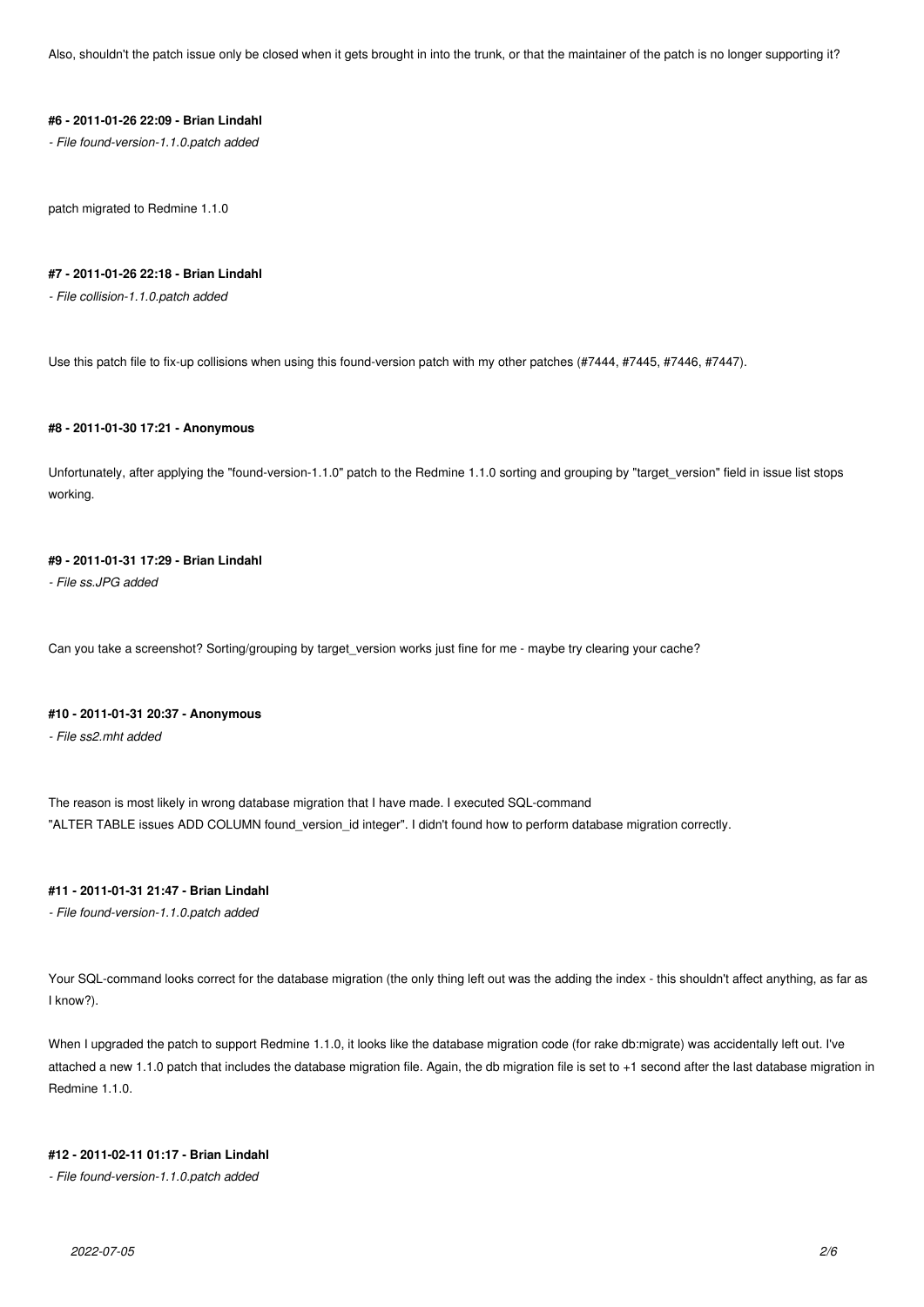The deletion of versions that are in-use as a 'Fixed version' is disabled. This bugfix also disables the deletion of versions that are in-use as a 'Found in version'.

# **#13 - 2011-02-14 18:09 - Brian Lindahl**

*- File found-version-1.1.0.patch added*

# **Bugfix3**

Accidentally removed allowing a 'Fixed version' to stay the same, even if the version becomes locked.

#### **#14 - 2011-03-06 07:44 - Mike Spross**

*- File found-version-1.1.0.patch added*

### **Bugfix4**

There's a minor bug in the migration script: the AddFoundInVersion migration should be renamed to AddFoundVersion, otherwise rake db:migrate errors out due to the mismatch between the migration filename and the class name.

I've added a new version of the patch file with this change (since it was such a minor change I just edited the latest patch file by hand).

#### **#15 - 2011-03-06 08:08 - Mike Spross**

Also, I appreciate the time and effort you put into this, Brian. I've also been scratching my head as to why this hasn't be integrated in some shape or form yet into the main project.

However, something I didn't think about until after applying the patch is that since the current implementation adds the "Found in version" directly to the issue model and view, it affects all trackers, which is problematic if you have multiple trackers for a project. At our company, for example, we use *Bug*, *Feature*, and *Task* trackers for all of our projects, but the "Found in version" field only really makes sense for issues filed in the *Bug* tracker.

I can easily get around this myself by either making the field not required in the view, or adding a hack to only display the field for the *Bug* tracker, but neither solution is really ideal. I suppose I could also get around it without changing any code by simply adding a dummy version to each project that users can select when creating new *Feature* or *Task* issues.

This makes me wonder though if this patch has a better chance of getting integrated if it implements a new custom field type that can be populated with project versions, so that it "plays nice" with multiple trackers (since custom fields can already be enabled or disabled on a per-tracker basis). In other words, something closer to what was originally suggested in #685.

I'm not sure how easy it would be to implement this as a new custom field type, but I will look into this some more and see if I can create a patch that implements it this way. If anyone's interested, let me know.

# **#16 - 2011-04-11 21:29 - Paulo Oliveira**

Can I use the patch added by Mike with Redmine version 1.1.2???

If I use this patch will I be able to update my Redmine to newer versions?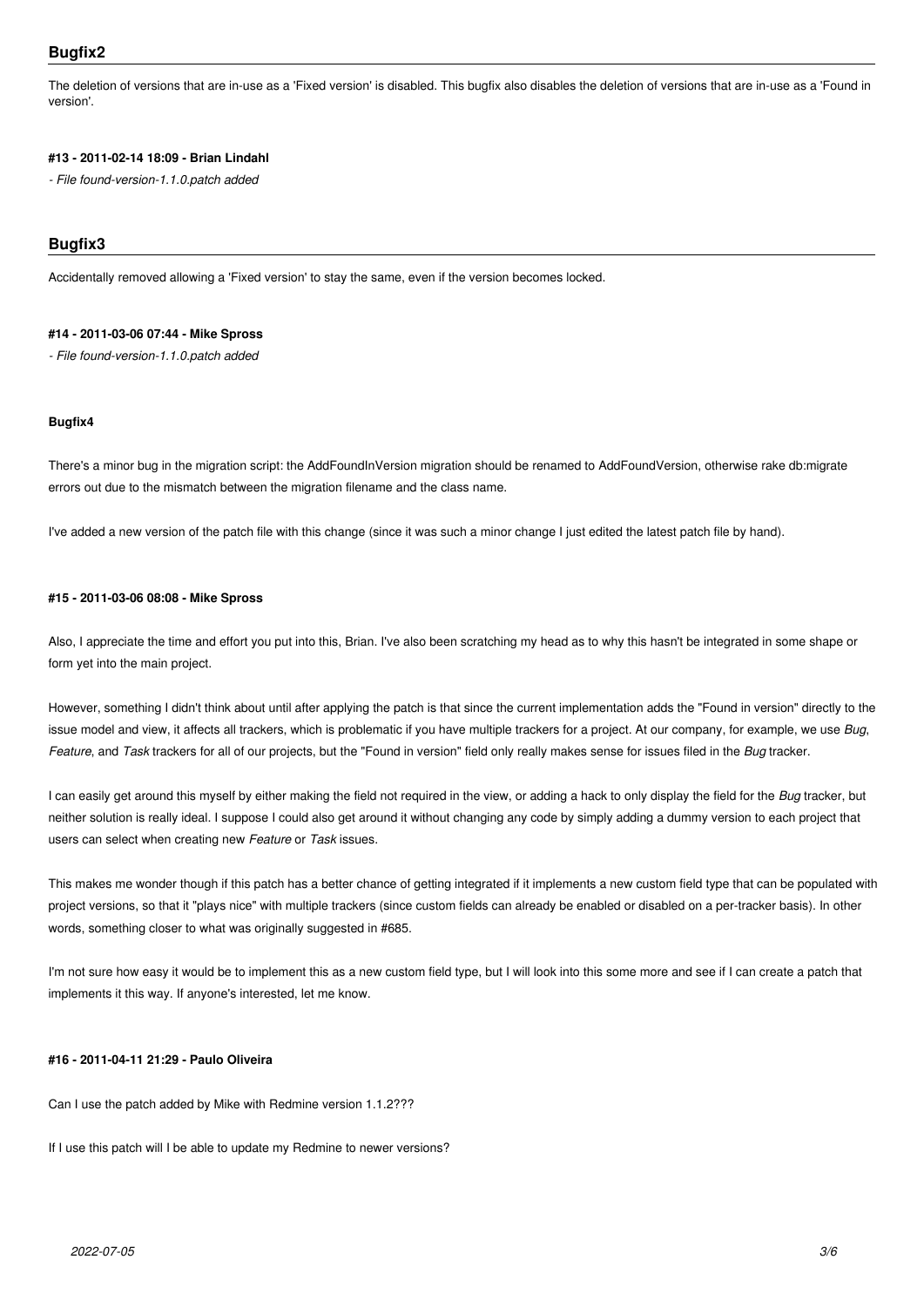I applied the 1.1.0 patch on Redmine 1.1.3.

It were no errors during patching, but I am getting Found in version can't be blank error message than creating a new issue. ( obviously, I selected found in vers[ion from list](http://www.redmine.org/attachments/5517/found-version-1.1.0.patch))

What can be wrong? Shoul[d I downgrade f](http://www.redmine.org/projects/redmine/versions/34)rom 1.1.3?

#### **#18 - 2011-05-11 17:13 - Brian Lindahl**

When you create a new issue, you must give it a 'Found in version'. It's a required field in this patch. If you wish, you can change this in the file 'app/views/issues/\_attributes.rhtml'.

#### **#19 - 2011-05-11 18:18 - Ilia S**

- *File before.png added*
- *File after.png added*

Brian, thanks for your reply!

Indeed, I give a 'Found in version' before pressing Create, but after that 'Found in version' is empty and an error message shown( see screenshots)

### **#20 - 2011-05-12 18:48 - Brian Lindahl**

I wasn't able to reproduce this problem. Can you give me the details of version 10.3 (status, sharing, owned by project, etc.) as well as the project heirarchy?

If it was a shared version, test a non-shared version? Shared versions work fine in 1.1.0, but things could have changed in 1.1.3. Try it with 1.1.0?

### **#21 - 2011-05-12 22:29 - Ilia S**

First of all, your patch is working fine with 1.1.0!

My test project is simply one project without subprojects, version 10.3 is locked, shared with all projects, owned by test project. Non-shared version does not work also.

#### **#22 - 2011-07-25 00:06 - Roman Yeryomin**

Hello! Very needed patch! Is this going to be ported to 1.2 version?

### **#23 - 2011-07-25 23:38 - Terence Mill**

+ for this as issue custom field type

### **#24 - 2011-07-27 16:15 - Roman Yeryomin**

*- File found-in-version-1.2.1-full.patch added*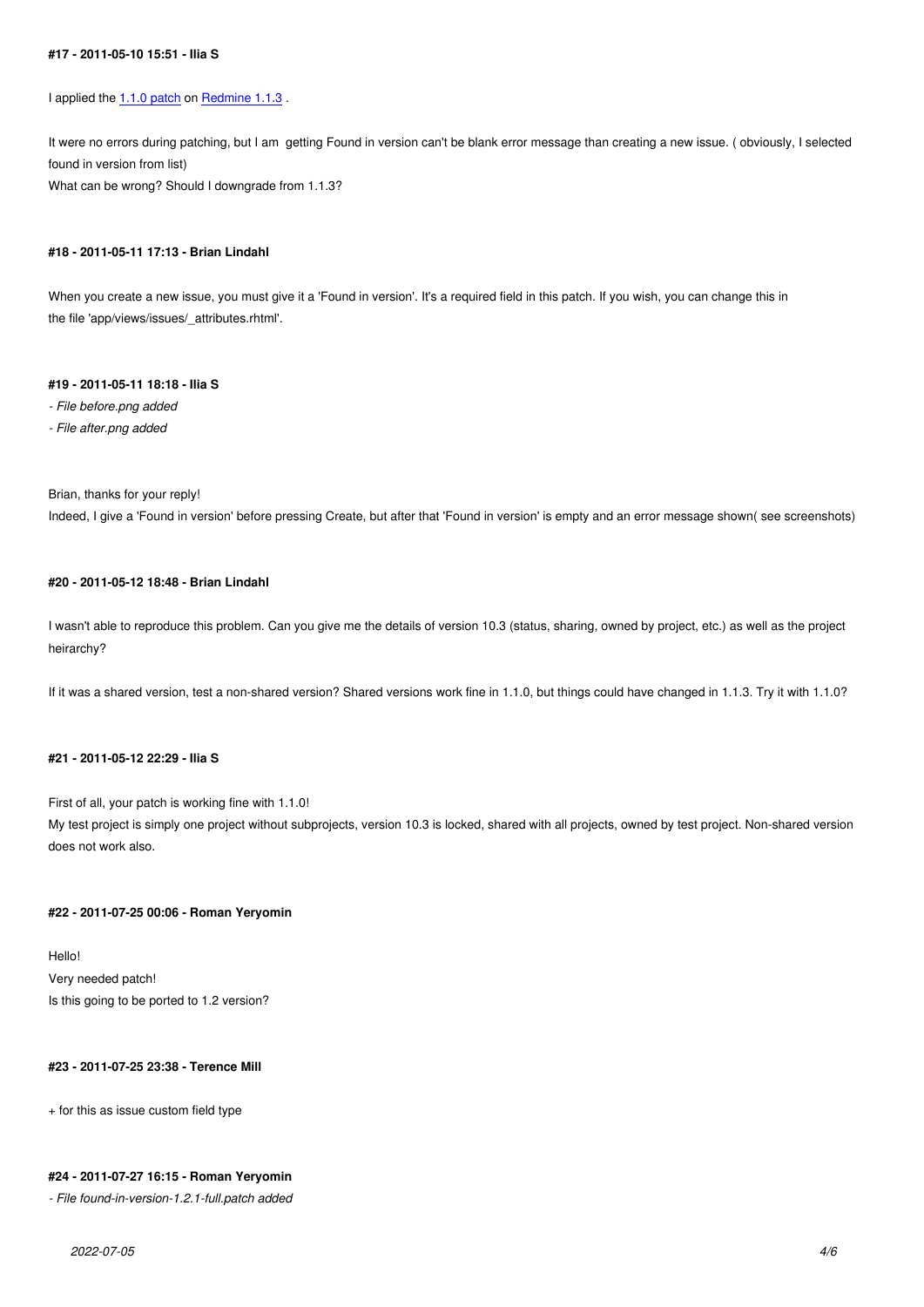Ok, I've modified the original patch to apply to 1.2.1

It applies with offsets and fuzzes but I simply didn't have much time for that.

### **#25 - 2012-03-16 16:08 - Eric Diaz**

Hi i 'm just trying to install it on 1.3.1. i did some merge manually. All the files and database are ok but i can't see the new field in my screen. There is nothing in the log file. Any Idea ? Regards

### **#26 - 2012-03-16 22:32 - Roman Yeryomin**

Eric Diaz wrote:

*Hi i 'm just trying to install it on 1.3.1. i did some merge manually. All the files and database are ok but i can't see the new field in my screen. There is nothing in the log file. Any Idea ? Regards*

you should have at least one locked version there... if you can make a patch against 1.3 I will be happy to test it

# **#27 - 2012-03-19 08:16 - Eric Diaz**

Thanks Roman. I can see the field now But i can't sort issues anymore on query form. I click on apply link and nothing happens. I'm working on it

# **#28 - 2012-03-28 18:38 - Eric Diaz**

*- File found-in-version-1.3.2-full.patch added*

Hi all Here is the patch for 1.3.2 (Tested also on 1.3.1). Don't forget to create the new column in the issues Table.

The issue i encountered previously was not connected to this patch but to the Extra query operators plugin ( http://www.redmine.org/boards/3/topics/21015?page=2&r=24993)

regards

# **#29 - 2012-08-14 13:08 - Roman Yeryomin**

*- File found-in-version-1.4.4-full.patch added*

Seems that I successfully ported this to 1.4.4 - 2 weeks in production already.